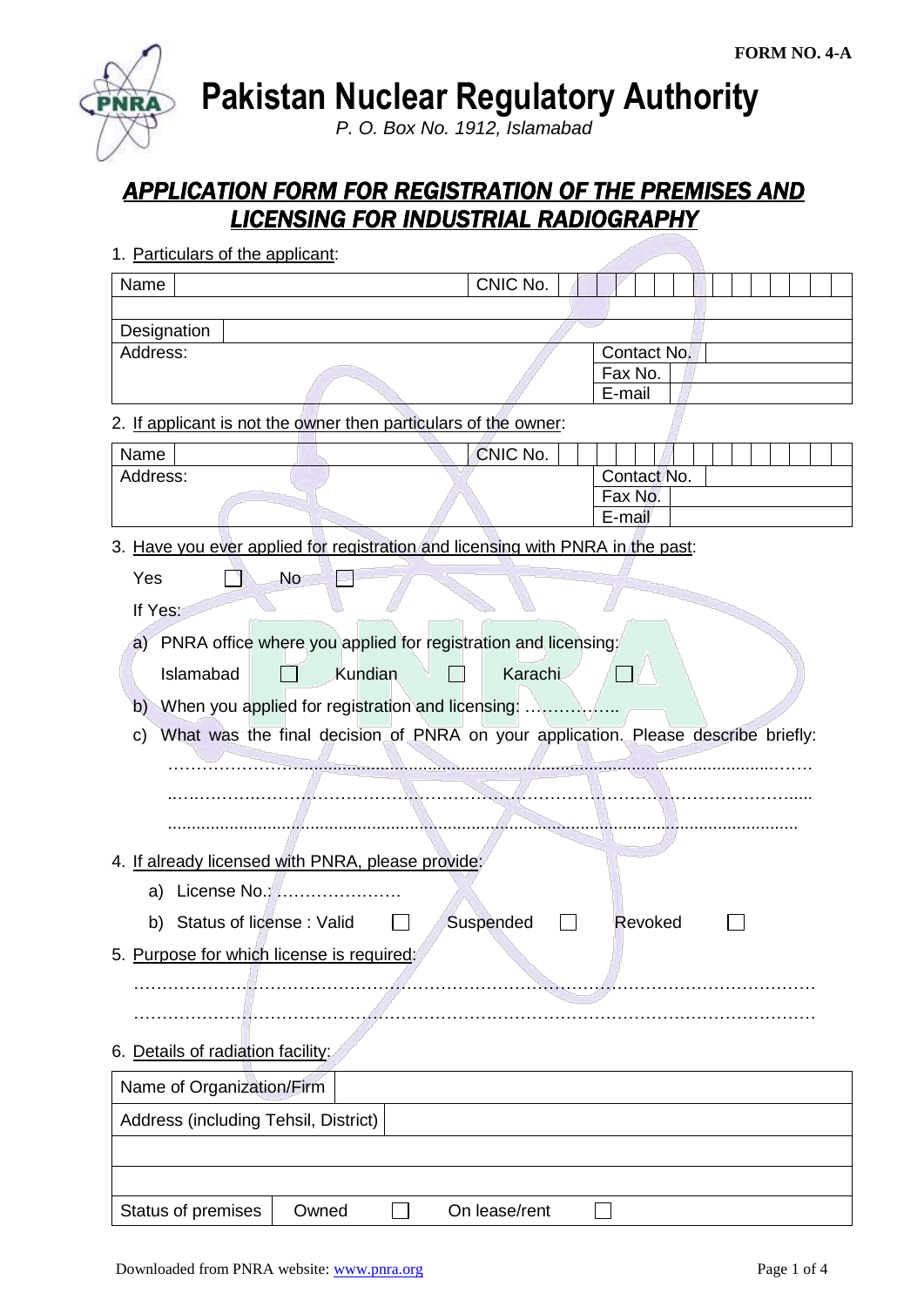### 7. Specifications of Radioactive Material/Radiation Generator:

### a) Radioactive Material/Sources

| Radionuclide(s) | Source<br>ID. No. | Model  <br>No. | Manufacturer | Initial<br>Activity<br>with Date | Present<br>Activity<br>with Date | Country of<br>Origin | Physical<br>Form |
|-----------------|-------------------|----------------|--------------|----------------------------------|----------------------------------|----------------------|------------------|
|                 |                   |                |              |                                  |                                  |                      |                  |
|                 |                   |                |              |                                  |                                  |                      |                  |
|                 |                   |                |              |                                  |                                  |                      |                  |
|                 |                   |                |              |                                  |                                  |                      |                  |
|                 |                   |                |              |                                  |                                  |                      |                  |

### b) Gamma Projectors

| Sr./ID. No. | Model No. | Manufacturer | <b>Shielding Material</b> | Country of Origin |
|-------------|-----------|--------------|---------------------------|-------------------|
|             |           |              |                           |                   |
|             |           |              |                           |                   |
|             |           |              |                           |                   |

# c) Radiation Generators

| Sr./ID.No. | Model No.   Manufacturer | Maximum Voltage<br>(kV) | Maximum Current   Country of Origin<br>(mA) |  |
|------------|--------------------------|-------------------------|---------------------------------------------|--|
|            |                          |                         |                                             |  |
|            |                          |                         |                                             |  |
|            |                          |                         |                                             |  |
|            |                          |                         |                                             |  |

## 8. Particulars of Radiation Protection Officer(s)/Radiation Worker(s) etc.:

| <b>Name</b> | Designation   CNIC No. | Age | Qualification | Experience/Training |
|-------------|------------------------|-----|---------------|---------------------|
|             |                        |     |               |                     |
|             |                        |     |               |                     |
|             |                        |     |               |                     |
|             |                        |     |               |                     |
|             |                        |     |               |                     |

9. Details of available Personal Protective Equipment (PPE):

……………………………………………………………………………………………………….. …........................................................................................................................................... ..............................................................................................................................................

- 10. Arrangements for safe and secure storage of radioactive source(s):
	- ……………………………………………………………………………………………………….. …...........................................................................................................................................

..............................................................................................................................................

11. Management of Disused Sealed Radioactive Sources (DSRS)/Radioactive Waste:

……………………………………………………………………………………………………….. …........................................................................................................................................... ..............................................................................................................................................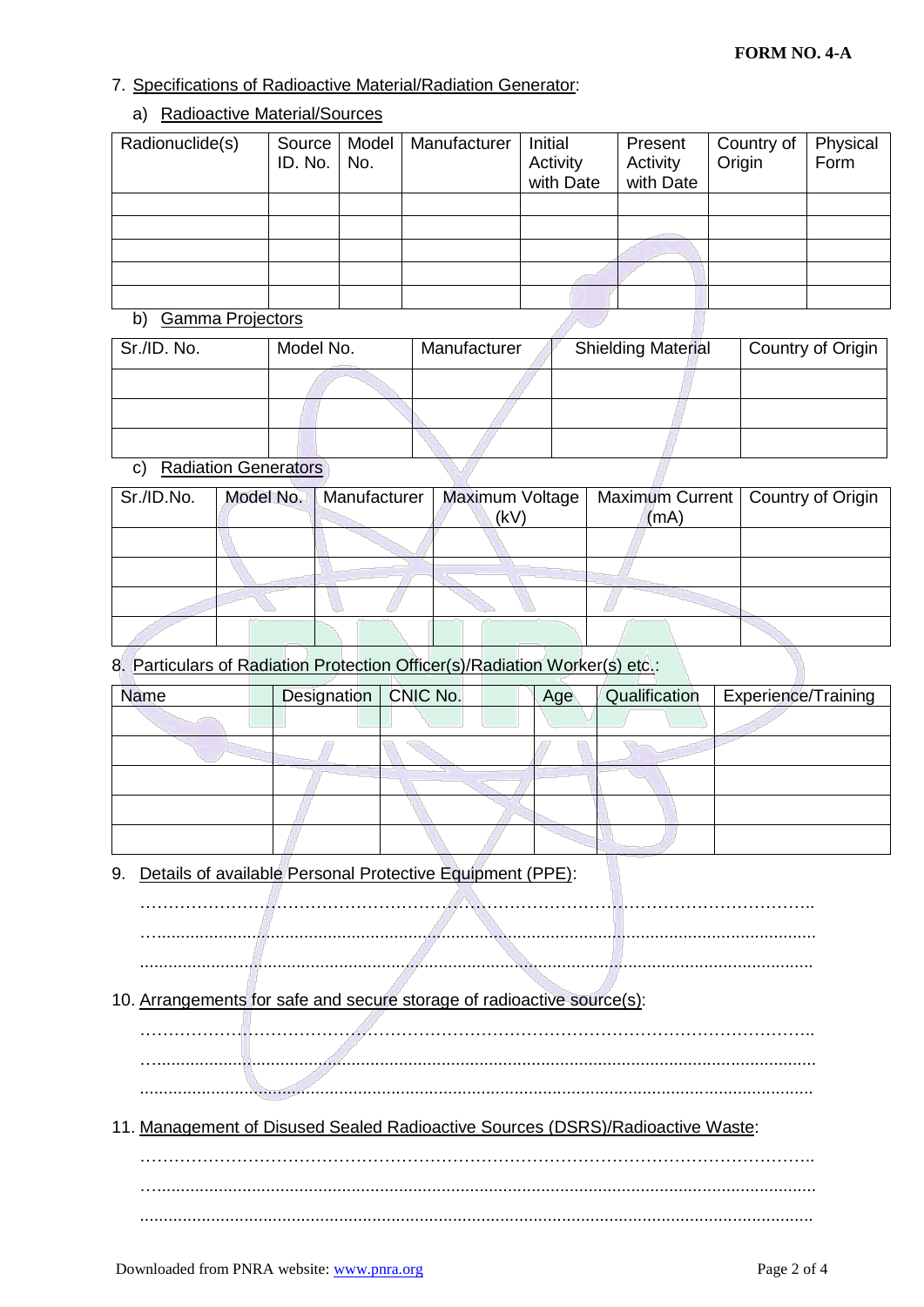#### 12. Arrangements for personal dose monitoring:

- a) Type of Dosimeter (Film/TLD etc.): ....................................................................
- b) Dosimetry Service Provider Name: ....................................................................
- c) Frequency of Dosimeter Exchange for Dose Assessment: ................................

### 13. Radiation monitoring equipment:

| Type of    | Sr./ID. | Model | Manufacturer | Radiation | Energy &    | Purpose    | Date of     |
|------------|---------|-------|--------------|-----------|-------------|------------|-------------|
| Instrument | No.     | No.   |              | Detected  | <b>Dose</b> | of         | Calibration |
|            |         |       |              |           | Range       | Monitoring |             |
|            |         |       |              |           |             |            |             |
|            |         |       |              |           |             |            |             |
|            |         |       |              |           |             |            |             |
|            |         |       |              |           |             |            |             |
|            |         |       |              |           |             |            |             |
|            |         |       |              |           |             |            |             |
|            |         |       |              |           |             |            |             |
|            |         |       |              |           |             |            |             |

### 14. License Fee Information:

a) License fee may be submitted via **Askari Bank** (All branches). The Askari bank challan may be obtained from respective Regional Directorate or may be downloaded from:<https://www.pnra.org/bankChalan.asp>

OR

b) License fee may be submitted via Pay Order/Bank Draft in favor of **"Director Finance PNRA, Islamabad".** In this case, please provide the following details:

Pay Order/Bank Draft No.: ………………………………………………………… Amount: ……………………………………………………………………………… Date: ………………………………………………………………………………….

Name of the Bank: …………………………………………………………………..

I, hereby, affirm that all the particulars given above are correct to the best of my knowledge and belief and I undertake to abide by the provisions of PNRA Ordinance - 2001, Regulations for the Licensing of Radiation Facility (ies) other than Nuclear Installation(s) - PAK/908, all other applicable PNRA Regulations, imposed license conditions and directives issued by the Authority from time to time including any guidelines or amendments/revisions issued thereto.

| Signature of the Owner:                                      | Signature of the Applicant:      |
|--------------------------------------------------------------|----------------------------------|
| Dated: <b>Example</b>                                        | Dated: _________________         |
|                                                              |                                  |
|                                                              | Seal of Office: ________________ |
|                                                              |                                  |
| Please check the following documents are attached/submitted: |                                  |

- i. Copy of CNIC of Applicant
- ii. Copy of CNIC of Owner (if applicant is not the owner)
- iii. Copy of  $CNIC(s)$  of all Radiation Worker(s)
- iv. Copy of Ownership/Lease Documents
- v. Experience/Training Certificate(s) of Radiation Worker(s)
- vi. Pay Order/Bank Draft/Copy of Bank Challan

| Yes | No |  |
|-----|----|--|
| Yes | No |  |
| Yes | No |  |
| Yes | No |  |
| Yes | No |  |
| Yes | No |  |